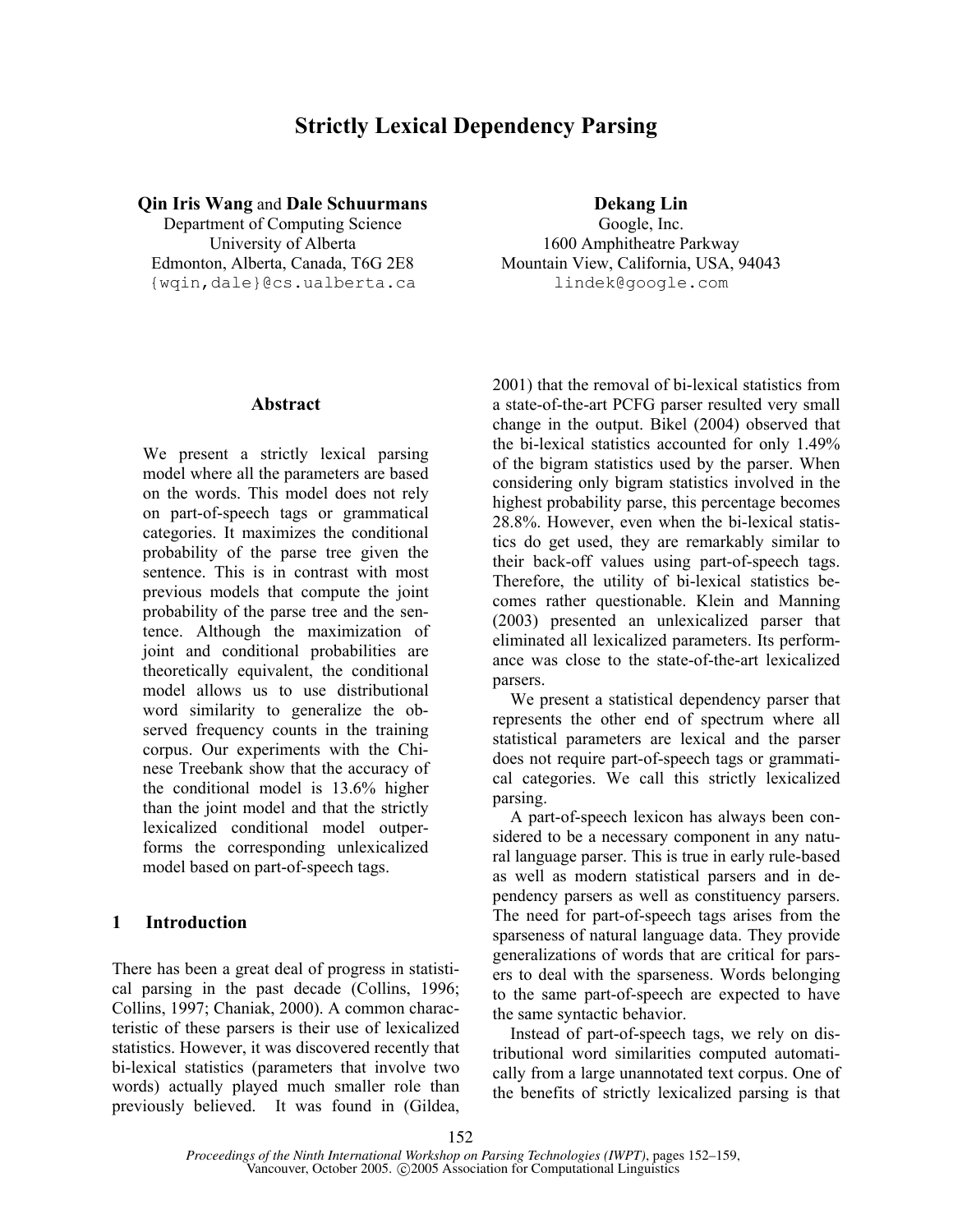

Figure 1. An Example Dependency Tree.

the parser can be trained with a treebank that only contains the dependency relationships between words. The annotators do not need to annotate parts-of-speech or non-terminal symbols (they don't even have to know about them), making the construction of the treebank easier.

Strictly lexicalized parsing is especially beneficial for languages such as Chinese, where partsof-speech are not as clearly defined as English. In Chinese, clear indicators of a word's part-ofspeech such as suffixes -ment, -ous or function words such as the, are largely absent. In fact, monolingual Chinese dictionaries that are mainly intended for native speakers almost never contain part-of-speech information.

In the next section, we present a method for modeling the probabilities of dependency trees. Section 3 applies similarity-based smoothing to the probability model to deal with data sparseness. We then present experimental results with the Chinese Treebank in Section 4 and discuss related work in Section 5.

# **2 A Probabilistic Dependency Model**

Let *S* be a sentence. The dependency structure *T* of *S* is a directed tree connecting the words in *S*. Each link in the tree represents a dependency relationship between two words, known as the head and the modifier. The direction of the link is from the head to the modifier. We add an artificial root node  $(L)$  at the beginning of each sentence and a dependency link from  $\perp$  to the head of the sentence so that the head of the sentence can be treated in the same way as other words. Figure 1 shows an example dependency tree.

We denote a dependency link *l* by a triple (*u*, *v*, *d*), where *u* and *v* are the indices  $(u < v)$  of the words connected by *l*, and *d* specifies the direction of the link *l*. The value of *d* is either *L* or *R*. If  $d =$  $L$ ,  $\nu$  is the index of the head word; otherwise,  $\mu$  is the index of the head word.

Dependency trees are typically assumed to be projective (without crossing arcs), which means that if there is an arc from *h* to *m*, *h* is an ancestor of all the words between *h* and *m*. Let *F*(*S*) be the set of possible directed, projective trees spanning on *S.* The parsing problem is to find

$$
\arg\max\nolimits_{T\in F(S)} P(T \mid S)
$$

 Generative parsing models are usually defined recursively from top down, even though the decoders (parsers) for such models almost always take a bottom-up approach. The model proposed here is a bottom-up one. Like previous approaches, we decompose the generation of a parse tree into a sequence of steps and define the probability of each step. The probability of the tree is simply the product of the probabilities of the steps involved in the generation process. This scheme requires that different sequences of steps must not lead to the same tree. We achieve this by defining a canonical ordering of the links in a dependency tree. Each generation step corresponds to the construction of a dependency link in the canonical order.

Given two dependency links *l* and *l'* with the heads being *h* and *h*' and the modifiers being *m* and *m'*, respectively, the order between *l* and *l'* are determined as follows:

- If  $h \neq h'$  and there is a directed path from one (say *h*) to the other (say *h'*), then *l'* precedes *l*.
- If  $h \neq h'$  and there does not exist a directed path between *h* and *h'*, the order between *l* and *l'* is determined by the order of *h* and *h'* in the sentence (*h* precedes  $h' \Rightarrow l$  precedes *l'*).
- If  $h = h'$  and the modifiers *m* and *m'* are on different sides of *h*, the link with modifier on the right precedes the other.
- If *h = h'* and the modifiers *m* and *m'* are on the same side of the head *h*, the link with its modifier closer to *h* precedes the other one.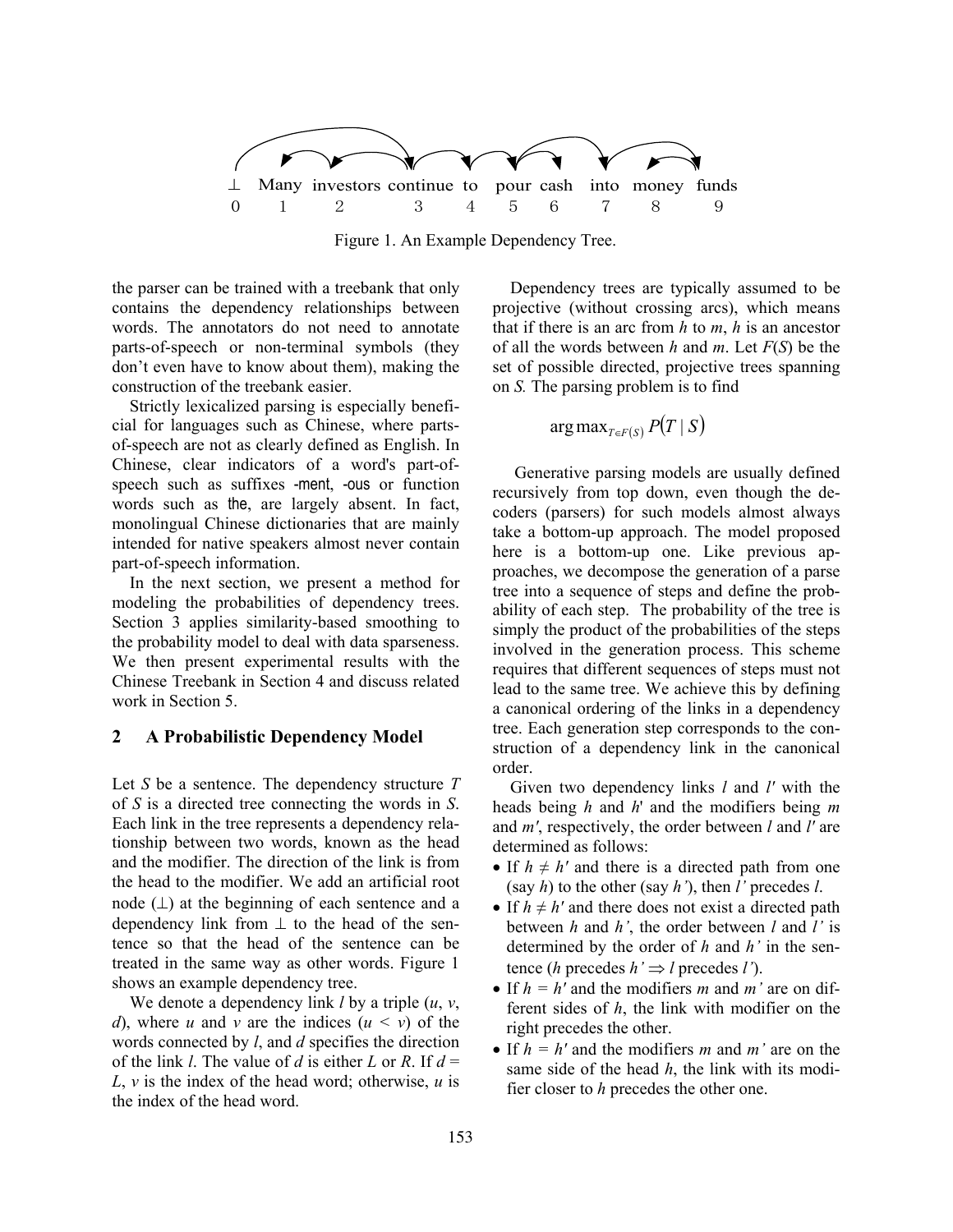For example, the canonical order of the links in the dependency tree in Figure 1 is:  $(1, 2, L)$ ,  $(5, 6,$ R), (8, 9, L), (7, 9, R), (5, 7, R), (4, 5, R), (3, 4, R), (2, 3, L), (0, 3, L).

The generation process according to the canonical order is similar to the head outward generation process in (Collins, 1999), except that it is bottom-up whereas Collins' models are top-down.

Suppose the dependency tree *T* is constructed in steps  $G_1$ , ...,  $G_N$  in the canonical order of the dependency links, where *N* is the number of words in the sentence. We can compute the probability of *T* as follows:

$$
P(T | S)
$$
  
= P(G<sub>1</sub>, G<sub>2</sub>,..., G<sub>N</sub> | S)  
= 
$$
\prod_{i=1}^{N} P(G_i | S, G_1,..., G_{i-1})
$$

Following (Klein and Manning, 2004), we require that the creation of a dependency link from head *h* to modifier *m* be preceded by placing a left STOP and a right STOP around the modifier *m* and ¬STOP between *h* and *m*.

Let  $E_w^L$  (and  $E_w^R$ ) denote the event that there are no more modifiers on the left (and right) of a word *w*. Suppose the dependency link created in the step *i* is  $(u, v, d)$ . If  $d = L$ ,  $G_i$  is the conjunction of the four events:  $E_u^R$ ,  $E_u^L$ ,  $-\frac{E_v^L}{R}$  and *link<sub>L</sub>*(*u*, *v*). If  $d = R$ , G<sub>i</sub> consists of four events:  $E_v^L$ ,  $E_v^R$ ,  $\neg E_u^R$  and *link<sub>R</sub>*(*u*, *v*).

The event  $G_i$  is conditioned on  $S, G_1, \ldots, G_{i-1}$ , which are the words in the sentence and a forest of trees constructed up to step *i*-1. Let  $C_w^L$  (and  $C_w^R$ ) be the number of modifiers of *w* on its left (and right). We make the following independence assumptions:

- Whether there is any more modifier of *w* on the *d* side depends only on the number of modifiers already found on the *d* side of *w*. That is,  $E_w^d$  depends only on *w* and  $C_w^d$ .
- Whether there is a dependency link from a word *h* to another word *m* depends only on the words *h* and *m* and the number of modifiers of *h* between *m* and *h*. That is,
	- *o link<sub>R</sub>*(*u*,*v*) depends only on *u*, *v*, and  $C_u^R$ .
	- *o link*<sub>*L*</sub>(*u*,*v*) depends only on *u*, *v*, and  $C_v^L$ .

Suppose  $G_i$  corresponds to a dependency link  $(u,$ *v*, *L*). The probability  $P(G_i | S, G_1, \ldots, G_{i-1})$  can be computed as:

$$
P(G_i | S, G_1, ..., G_{i-1})
$$
  
=  $P(E_u^L, E_u^R, \neg E_v^L, link_L(u, v) | S, G_1, ..., G_{i-1})$   
=  $P(E_u^L | u, C_u^L) \times P(E_u^R | u, C_u^R) \times$   
 $(1 - P(E_v^L | v, C_v^L)) \times P(link_L(u, v) | u, v, C_v^L)$ 

The events  $E_w^R$  and  $E_w^L$  correspond to the STOP events in (Collins, 1999) and (Klein and Manning, 2004). They are crucial for modeling the number of dependents. Without them, the parse trees often contain some 'obvious' errors, such as determiners taking arguments, or prepositions having arguments on their left (instead of right).

Our model requires three types of parameters:

- $P(E_w^d | w, C_w^d)$ , where *w* is a word, *d* is a direction (left or right). This is the probability of a STOP after taking  $C_w^d$  modifiers on the *d* side.
- $P\left( \text{link}_R(u, v) \mid u, v, C_u^R \right)$  is the probability of *v* being the  $(C_u^R + 1)$ 'th modifier of *u* on the right.
- $P\left( \text{link}_{L}(u, v) \mid u, v, C_v^L \right)$  is the probability of *u* being the  $(C_v^L + 1)$ 'th modifier of *v* on the left.

The Maximum Likelihood estimations of these parameters can be obtained from the frequency counts in the training corpus:

- $C(w, c, d)$ : the frequency count of *w* with *c* modifiers on the *d* side*.*
- $C(u, v, c, d)$ : If  $d = L$ , this is the frequency count words *u* and *v* co-occurring in a sentence and *v* has *c* modifiers between itself and  $u$ . If  $d = R$ , this is the frequency count words *u* and *v* co-occurring in a sentence and *u* has *c* modifiers between itself and *v*.
- $K(u, v, c, d)$ : similar to  $C(u, v, c, d)$  with an additional constraint that  $link_d(u, v)$  is true.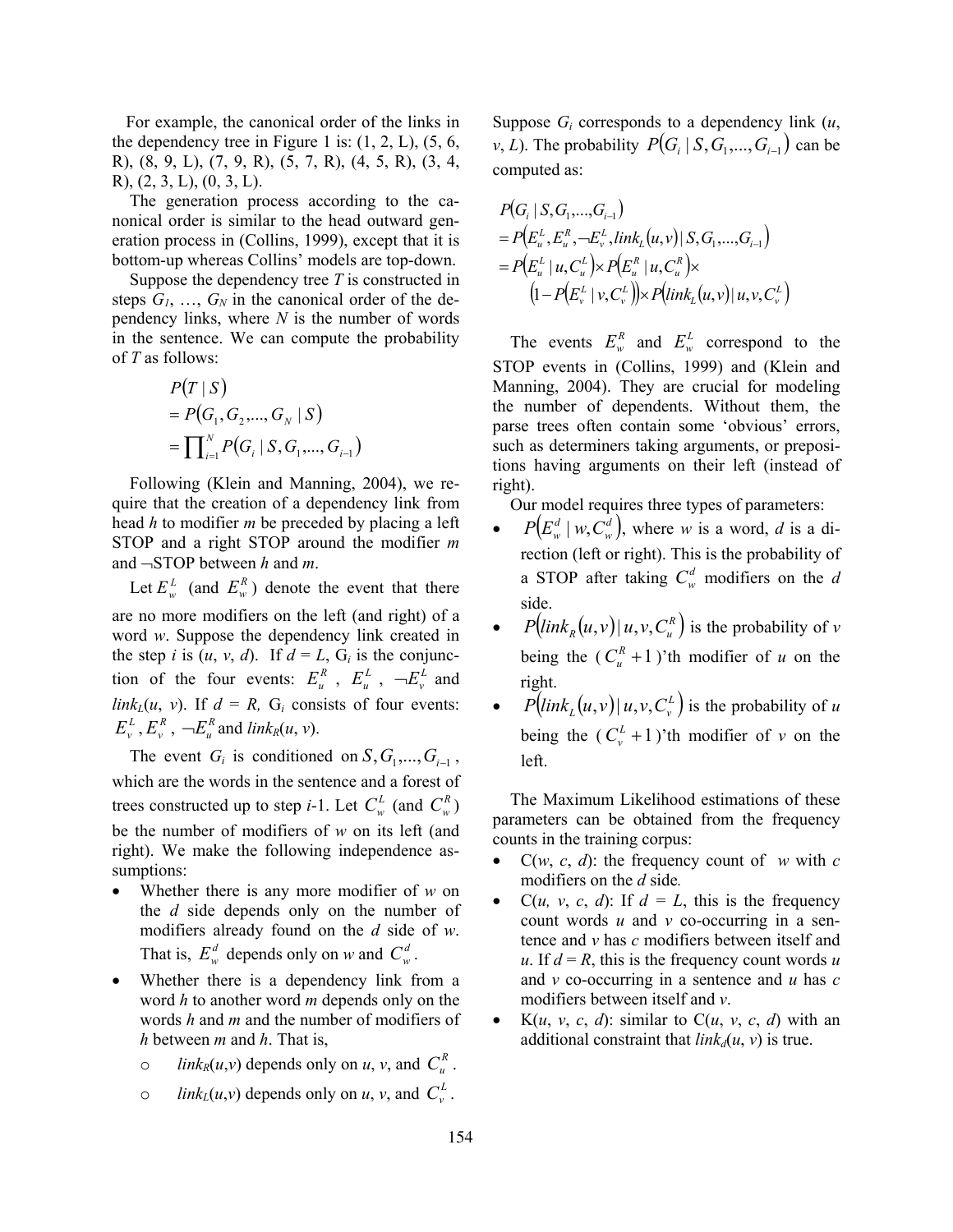$$
P(E_w^d | w, C_w^d) = \frac{C(w, c, d)}{\sum_{c \ge c} C(w, c', d)}, \text{ where } c = C_w^d;
$$
  
\n
$$
P\left(\text{link}_R(u, v) | u, v, C_w^R\right) = \frac{K(u, v, c, R)}{C(u, v, c, R)},
$$
  
\nwhere  $c = C_w^R$ ;  
\n
$$
P\left(\text{link}_L(u, v) | u, v, C_v^L\right) = \frac{K(u, v, c, L)}{C(u, v, c, L)},
$$
  
\nwhere  $c = C_v^L$ .

We compute the probability of the tree conditioned on the words. All parameters in our model are conditional probabilities where the left sides of the conditioning bar are binary variables. In contrast, most previous approaches compute joint probability of the tree and the words in the tree. Many of their model parameters consist of the probability of a word in a given context.

We use a dynamic programming algorithm similar to chart parsing as the decoder for this model. The algorithm builds a packed parse forest from bottom up in the canonical order of the parser trees. It attaches all the right children before attaching the left ones to maintain the canonical order as required by our model.

#### **3 Similarity-based Smoothing**

#### **3.1 Distributional Word Similarity**

Words that tend to appear in the same contexts tend to have similar meanings. This is known as the Distributional Hypothesis in linguistics (Harris, 1968). For example, the words test and exam are similar because both of them follow verbs such as administer, cancel, cheat on, conduct, ... and both of them can be preceded by adjectives such as academic, comprehensive, diagnostic, difficult, ...

Many methods have been proposed to compute distributional similarity between words (Hindle, 1990; Pereira et al., 1993; Grefenstette, 1994; Lin, 1998). Almost all of the methods represent a word by a feature vector where each feature corresponds to a type of context in which the word appeared. They differ in how the feature vectors are constructed and how the similarity between two feature vectors is computed.

We define the features of a word *w* to be the set of words that occurred within a small context window of *w* in a large corpus. The context window of an instance of *w* consists of the closest nonstop-word on each side of *w* and the stop-words in between. In our experiments, the set of stop-words are defined as the top 100 most frequent words in the corpus. The value of a feature *w'* is defined as the point-wise mutual information between the *w'* and *w*:

$$
PMI(w, w') = -\log\left(\frac{P(w, w')}{P(w)P(w')}\right)
$$

where  $P(w, w')$  is the probability of *w* and *w*' cooccur in a context window.

The similarity between two vectors is computed as the cosine of the angle between the vectors. The following are the top similar words for the word *keystone* obtained from the English Gigaword Corpus:

centrepiece 0.28, figment 0.27, fulcrum 0.21, culmination 0.20, albatross 0.19, bane 0.19, pariahs 0.18, lifeblood 0.18, crux 0.18, redoubling 0.17, apotheosis 0.17, cornerstones 0.17, perpetuation 0.16, forerunners 0.16, shirking 0.16, cornerstone 0.16, birthright 0.15, hallmark 0.15, centerpiece 0.15, evidenced 0.15, germane 0.15, gist 0.14, reassessing 0.14, engrossed 0.14, Thorn 0.14, biding 0.14, narrowness 0.14, linchpin 0.14, enamored 0.14, formalised 0.14, tenths 0.13, testament 0.13, certainties 0.13, forerunner 0.13, re-evaluating 0.13, antithetical 0.12, extinct 0.12, rarest 0.12, imperiled 0.12, remiss 0.12, hindrance 0.12, detriment 0.12, prouder 0.12, upshot 0.12, cosponsor 0.12, hiccups 0.12, premised 0.12, perversion 0.12, destabilisation 0.12, prefaced  $0.11, \ldots$ ...

## **3.2 Similarity-based Smoothing**

The parameters in our model consist of conditional probabilities  $P(E|C)$  where *E* is the binary variable  $link_d(u, v)$  or  $E_w^d$  and the context *C* is either  $\left[ w, C_w^d \right]$  or  $\left[ u, v, C_w^d \right]$ , which involves one or two words in the input sentence. Due to the sparseness of natural language data, the contexts observed in the training data only covers a tiny fraction of the contexts whose probability distribution are needed during parsing. The standard approach is to back off the probability to word classes (such as part-of-speech tags). We have taken a different approach. We search in the train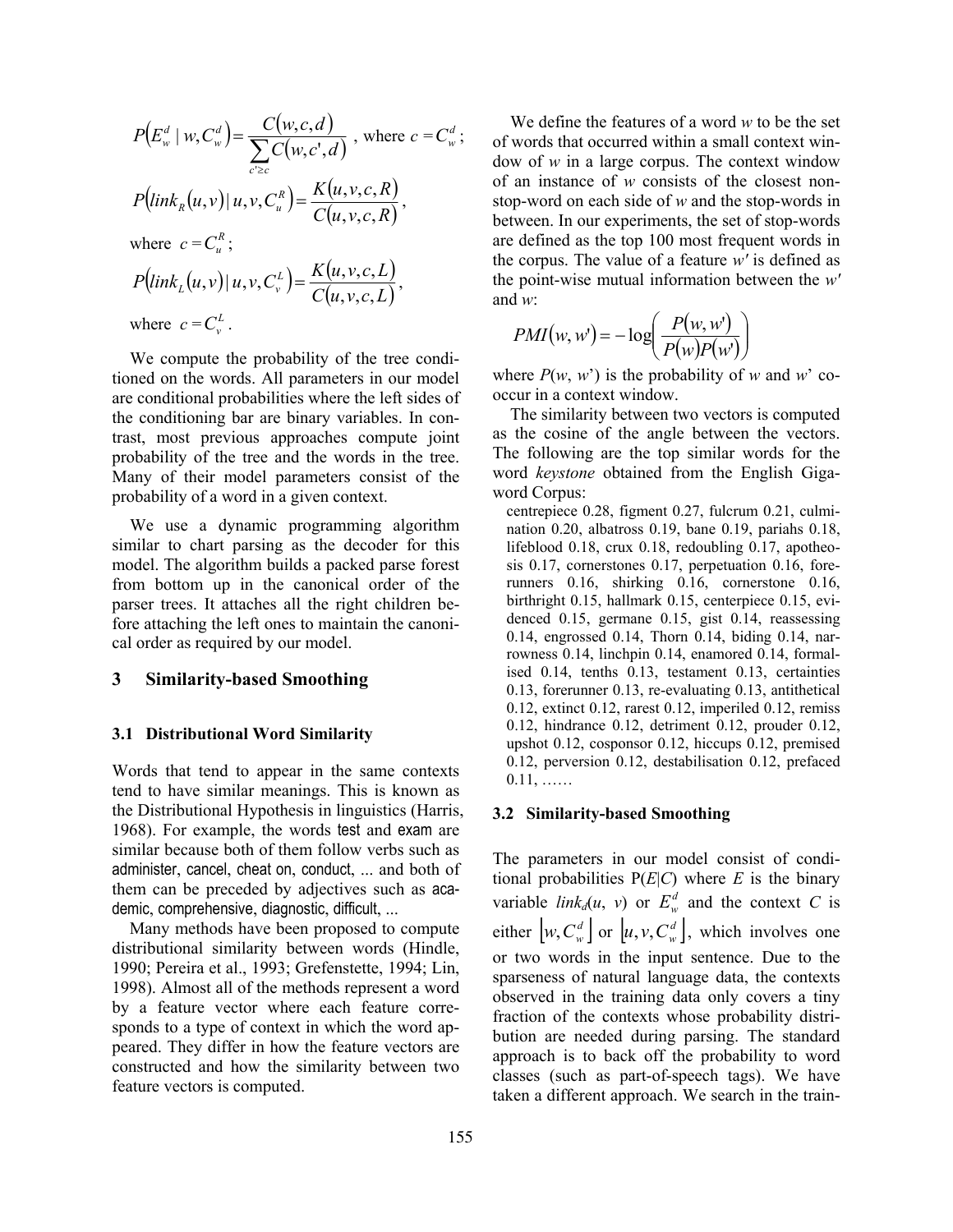ing data to find a set of similar contexts to *C* and estimate the probability of *E* based on its probabilities in the similar contexts that are observed in the training corpus.

Similarity-based smoothing was used in (Dagan et al., 1999) to estimate word co-occurrence probabilities. Their method performed almost 40% better than the more commonly used back-off method. Unfortunately, similarity-based smoothing has not been successfully applied to statistical parsing up to now.

In (Dagan et al., 1999), the bigram probability  $P(w_2|w_1)$  is computed as the weighted average of the conditional probability of  $w_2$  given similar words of  $w_l$ .

$$
P_{SIM}(w_2 \mid w_1) = \sum_{w_1 \in S(w_1)} \frac{sim(w_1, w_1)}{norm(w_1)} P_{MLE}(w_2 \mid w_1)
$$

where  $\sin(w_1, w_1)$  denotes the similarity (or an increasing function of the similarity) between  $w_1$ and  $w<sub>1</sub>$ ,  $S(w<sub>1</sub>)$  denote the set of words that are most similar to  $w_1$  and *norm* $(w_1)$  is the normalization factor  $norm(w_1) = \sum sim(w_1, w_1)$  $=\sum_{w_1 \in S(w_1)} s_i$  $T_1 \in S(w_1)$  $y_1$ ) =  $\sum$  sim( $w_1, w_1'$  $w'_1 \in S(w)$  $norm(w_1) = \sum \, sim(w_1, w_1).$ 

The underlying assumption of this smoothing scheme is that a word is more likely to occur after  $w_l$  if it tends to occur after similar words of  $w_l$ .

We make a similar assumption: the probability  $P(E|C)$  of event *E* given the context *C* is computed as the weight average of  $P(E|C')$  where *C'* is a similar context of *C* and is attested in the training corpus:

$$
P_{\text{SIM}}(E | C) = \sum_{C \in S(C) \cap O} \frac{\text{sim}(C, C')}{\text{norm}(C)} P_{\text{MLE}}(E | C')
$$

where  $S(C)$  is the set of top-K most similar contexts of *C* (in the experiments reported in this paper,  $K = 50$ ; *O* is the set of contexts observed in the training corpus,  $sim(C, C')$  is the similarity between two contexts and *norm*(*C*) is the normalization factor.

In our model, a context is either  $\left[ w, C_w^d \right]$  or  $[u, v, C_w^d]$ . Their similar contexts are defined as:

$$
S([w, C_w^d]) = \{ [w', C_w^d] | w \in S(w) \}
$$
  

$$
S([u, v, C_w^d]) = \{ [u', v', C_w^d] | u' \in S(u), v' \in S(v) \}
$$

where  $S(w)$  is the set of top-K similar words of w  $(K = 50)$ .

Since all contexts used in our model contain at least one word, we compute the similarity between two contexts,  $\text{sim}(C, C')$ , as the geometric average of the similarities between corresponding words:

$$
sim([w, C_w^d][w', C_w^d]) = sim(w, w')
$$
  
\n
$$
sim([u, v, C_w^d][u', v', C_w^d]) = \sqrt{sim(u, u') \times sim(v, v')}
$$

Similarity-smoothed probability is only necessary when the frequency count of the context *C* in the training corpus is low. We therefore compute

$$
P(E \mid C) = \alpha P_{MLE}(E \mid C) + (1 - \alpha) P_{SIM}(E \mid C)
$$

where the smoothing factor  $|C|$  +5  $|C|+1$  $\alpha = \frac{|C|+1}{|C|+5}$  and  $|C|$  is

the frequency count of the context *C* in the training data.

A difference between similarity-based smoothing in (Dagan et al., 1999) and our approach is that our model only computes probability distributions of binary variables. Words only appear as parts of contexts on the right side of the conditioning bar. This has two important implications. Firstly, when a context contains two words, we are able to use the cross product of the similar words, whereas (Dagan et al., 1999) can only use the similar words of one of the words. This turns out to have significant impact on the performance (see Section 4).

Secondly, in (Dagan et al., 1999), the distribution  $P(\cdot|w')$  may itself be sparsely observed. When  $P_{MIF}(w_2 | w_1)$  is 0, it is often due to data sparseness. Their smoothing scheme therefore tends to under-estimate the probability values. This problem is avoided in our approach. If a context did not occur in the training data, we do not include it in the average. If it did occur, the Maximum Likelihood estimation is reasonably accurate even if the context only occurred a few times, since the entropy of the probability distribution is upper-bounded by log 2.

#### **4 Experimental Results**

We experimented with our parser on the Chinese Treebank (CTB) 3.0. We used the same data split as (Bikel, 2004): Sections 1-270 and 400-931 as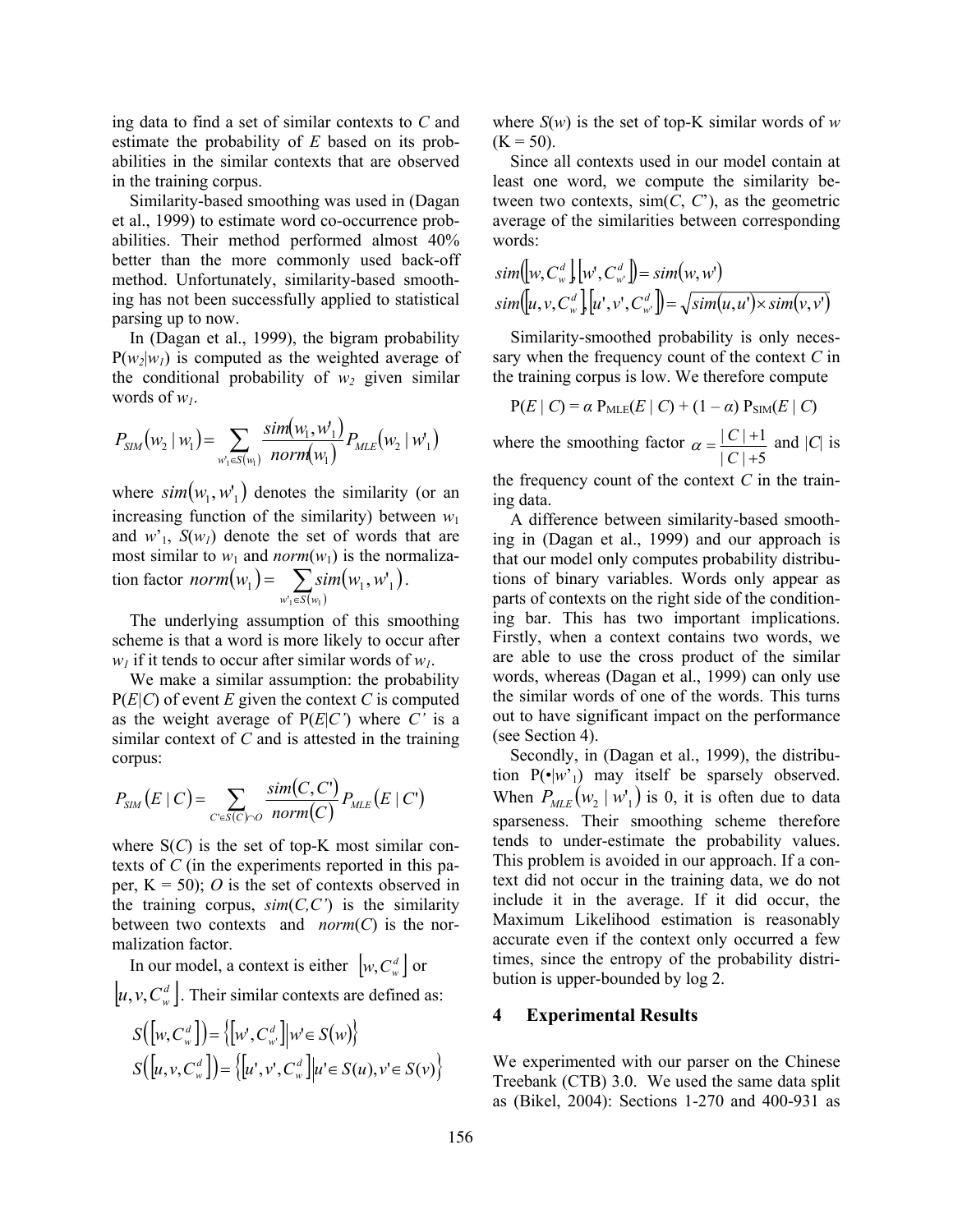the training set, Sections 271-300 as testing and Sections 301-325 as the development set. The CTB contains constituency trees. We converted them to dependency trees using the same method and the head table as (Bikel, 2004). Parsing Chinese generally involve segmentation as a preprocessing step. We used the gold standard segmentation in the CTB.

The distributional similarities between the Chinese words are computed using the Chinese Gigaword corpus. We did not segment the Chinese corpus when computing the word similarity.

We measure the quality of the parser by the undirected accuracy, which is defined as the number of correct undirected dependency links divided by the total number of dependency links in the corpus (the treebank parse and the parser output always have the same number of links). The results are summarized in Table 1. It can be seen that the performance of the parser is highly correlated with the length of the sentences.

| <b>Max Sentence Length</b> | 10 |                  |     |
|----------------------------|----|------------------|-----|
| <b>Undirected Accuracy</b> |    | $90.8$ 85.6 84.0 | 799 |

Table 1. Evaluation Results on CTB 3.0

We also experimented with several alternative models for dependency parsing. Table 2 summerizes the results of these models on the test corpus with sentences up to 40 words long.

One of the characteristics of our parser is that it uses the similar words of both the head and the modifier for smoothing. The similarity-based smoothing method in (Dagan et al., 1999) uses the similar words of one of the words in a bigram. We can change the definition of similar context as follows so that only one word in a similar context of *C* may be different from a word in *C* (see Model (b) in Table 2):

$$
S\left(\begin{bmatrix}u,v,C^d_w\end{bmatrix}\right)
$$
  
=  $\left\{\begin{bmatrix}u',v,C^d_w\end{bmatrix}\middle|u'\in S(u)\right\}\cup\left\{\begin{bmatrix}u,v',C^d_w\end{bmatrix}\middle|v'\in S(v)\right\}$ 

where *w* is either *v* or *u* depending on whether *d* is *L* or *R*. This change led to a 2.2% drop in accuracy (compared with Model (a) in Table 2), which we attribute to the fact that many contexts do not have similar contexts in the training corpus.

Since most previous parsing models maximize the joint probability of the parse tree and the sentence  $P(T, S)$  instead of  $P(T | S)$ , we also implemented a joint model (see Model (c) in Table 2):

$$
P(T, S) = \prod_{i=1}^{N} \frac{P(E_{m_i}^L \mid m_i, C_{m_i}^L) \times P(E_{m_i}^R \mid m_i, C_{m_i}^R) \times}{(1 - P(E_{n_i}^d \mid h_i, C_{n_i}^d)) \times P(m_i \mid h_i, C_{n_i}^d)}
$$

where  $h_i$  and  $m_i$  are the head and the modifier of the *i*'th dependency link. The probability  $\left( m_{i}\mid h_{i},C_{h_{i}}^{d_{i}}\right)$  $P(m_i | h_i, C_{h_i}^d)$  is smoothed by averaging the probabilities  $P(m_i \mid h^\intercal_i, C^{d_i}_{h_i})$  $P(m_i | h'_i, C_{h_i}^{d_i})$ , where *h*'<sub>*i*</sub> is a similar word of *hi*, as in (Dagan et al., 1999). The result was a dramatic decrease in accuracy from the conditional model's 79.9%. to 66.3%.

 Our use of distributional word similarity can be viewed as assigning soft clusters to words. In contrast, parts-of-speech can be viewed as hard clusters of words. We can modify both the conditional and joint models to use part-of-speech tags, instead of words. Since there are only a small number of tags, the modified models used MLE without any smoothing except using a small constant as the probability of unseen events. Without smoothing, maximizing the conditional model is equivalent to maximizing the joint model. The accuracy of the unlexicalized models (see Model (d) and Model (e) in Table 2) is 71.1% which is considerably lower than the strictly lexicalized conditional model, but higher than the strictly lexicalized joint model. This demonstrated that soft clusters obtained through distributional word similarity perform better than the part-of-speech tags when used appropriately.

| <b>Models</b> |                                                       | Accuracy |  |
|---------------|-------------------------------------------------------|----------|--|
| (a)           | lexicalized conditional<br>Strictly<br>model          | 79.9     |  |
| (b)           | At most one word is different in<br>a similar context | 77.7     |  |
| (c)           | Strictly lexicalized joint model                      | 66.3     |  |
| (d)           | Unlexicalized conditional mod-<br>els                 | 71.1     |  |
| (e)           | Unlexicalized joint models                            | 71.1     |  |

Table 2. Performance of Alternative Models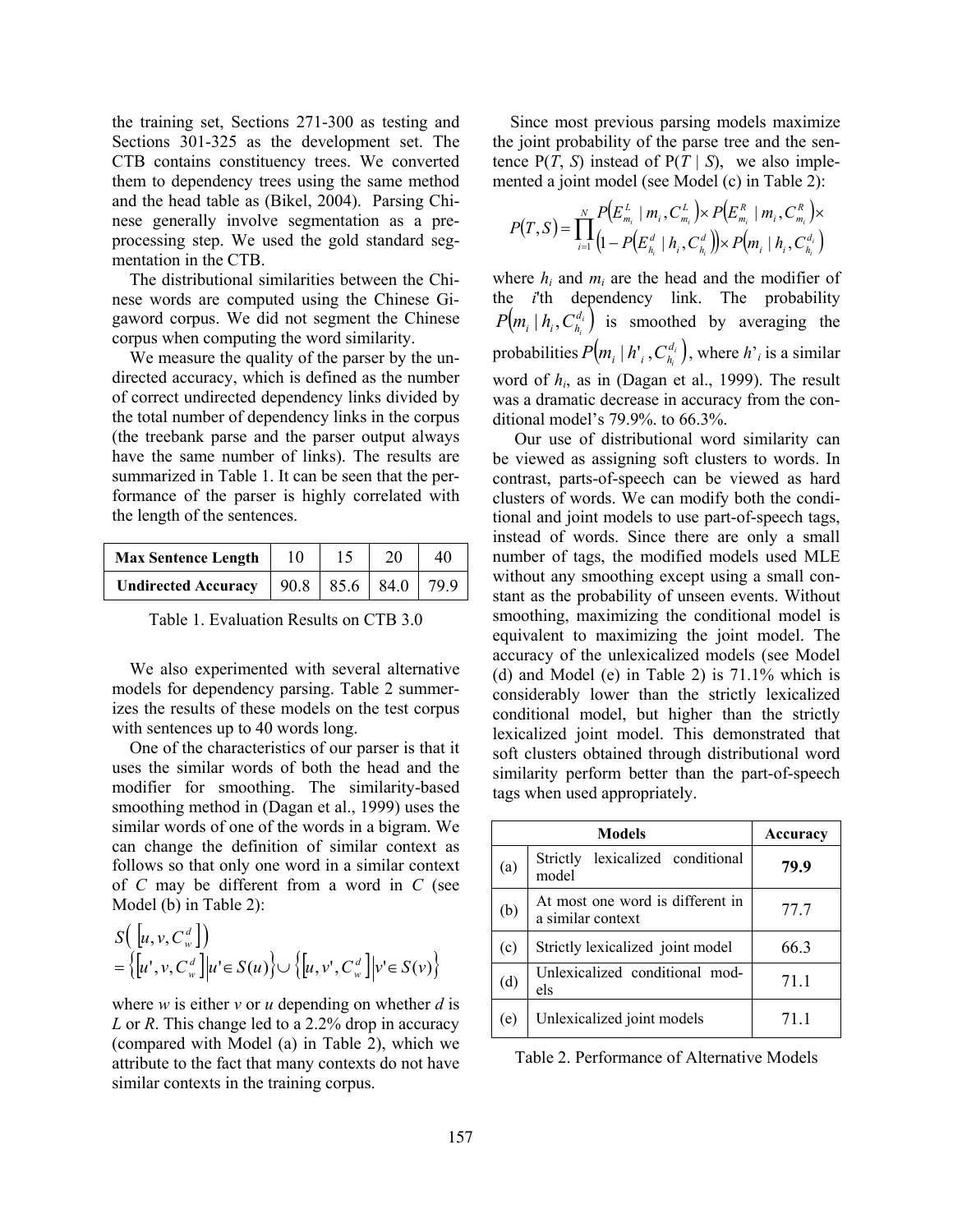Previous parsing models (e.g., Collins, 1997; Charniak, 2000) maximize the joint probability P(*S*, *T*) of a sentence *S* and its parse tree *T*. We maximize the conditional probability P(*T | S*). Although they are theoretically equivalent, the use of conditional model allows us to take advantage of similarity-based smoothing.

Clark et al. (2002) also computes a conditional probability of dependency structures. While the probability space in our model consists of all possible non-projective dependency trees, their probability space is constrained to all the dependency structures that are allowed by a Combinatorial Category Grammar (CCG) and a category dictionary (lexicon). They therefore do not need the STOP markers in their model. Another major difference between our model and (Clark et al., 2002) is that the parameters in our model consist exclusively of conditional probabilities of binary variables.

Ratnaparkhi's maximum entropy model (Ratnaparkhi, 1999) is also a conditional model. However, his model maximizes the probability of the action during each step of the parsing process, instead of overall quality of the parse tree.

Yamada and Matsumoto (2002) presented a dependency parsing model using support vector machines. Their model is a discriminative model that maximizes the differences between scores of the correct parse and the scores of the top competing incorrect parses.

In many dependency parsing models such as (Eisner, 1996) and (MacDonald et al., 2005), the score of a dependency tree is the sum of the scores of the dependency links, which are computed independently of other links. An undesirable consequence of this is that the parser often creates multiple dependency links that are separately likely but jointly improbable (or even impossible). For example, there is nothing in such models to prevent the parser from assigning two subjects to a verb. In the DMV model (Klein and Manning, 2004), the probability of a dependency link is partly conditioned on whether or not there is a head word of the link already has a modifier. Our model is quite similar to the DMV model, except that we compute the conditional probability of the parse tree given the sentence, instead of the joint probability of the parse tree and the sentence.

There have been several previous approaches to parsing Chinese with the Penn Chinese Treebank (e.g., Bikel and Chiang, 2000; Levy and Manning, 2003). Both of these approaches employed phrasestructure joint models and used part-of-speech tags in back-off smoothing. Their results were evaluated with the precision and recall of the bracketings implied in the phrase structure parse trees. In contrast, the accuracy of our model is measured in terms of the dependency relationships. A dependency tree may correspond to more than one constituency trees. Our results are therefore not directly comparable with the precision and recall values in previous research. Moreover, it was argued in (Lin 1995) that dependency based evaluation is much more meaningful for the applications that use parse trees, since the semantic relationships are generally embedded in the dependency relationships.

### **6 Conclusion**

To the best of our knowledge, all previous natural language parsers have to rely on part-of-speech tags. We presented a strictly lexicalized model for dependency parsing that only relies on word statistics. We compared our parser with an unlexicalized parser that employs the same probabilistic model except that the parameters are estimated using gold standard tags in the Chinese Treebank. Our experiments show that the strictly lexicalized parser significantly outperformed its unlexicalized counter-part.

An important distinction between our statistical model from previous parsing models is that all the parameters in our model are conditional probability of binary variables. This allows us to take advantage of similarity-based smoothing, which has not been successfully applied to parsing before.

## **Acknowledgements**

The authors would like to thank Mark Steedman for suggesting the comparison with unlexicalized parsing in Section 4 and the anonymous reviewers for their comments. This work was supported in part by NSERC, the Alberta Ingenuity Centre for Machine Learning and the Canada Research